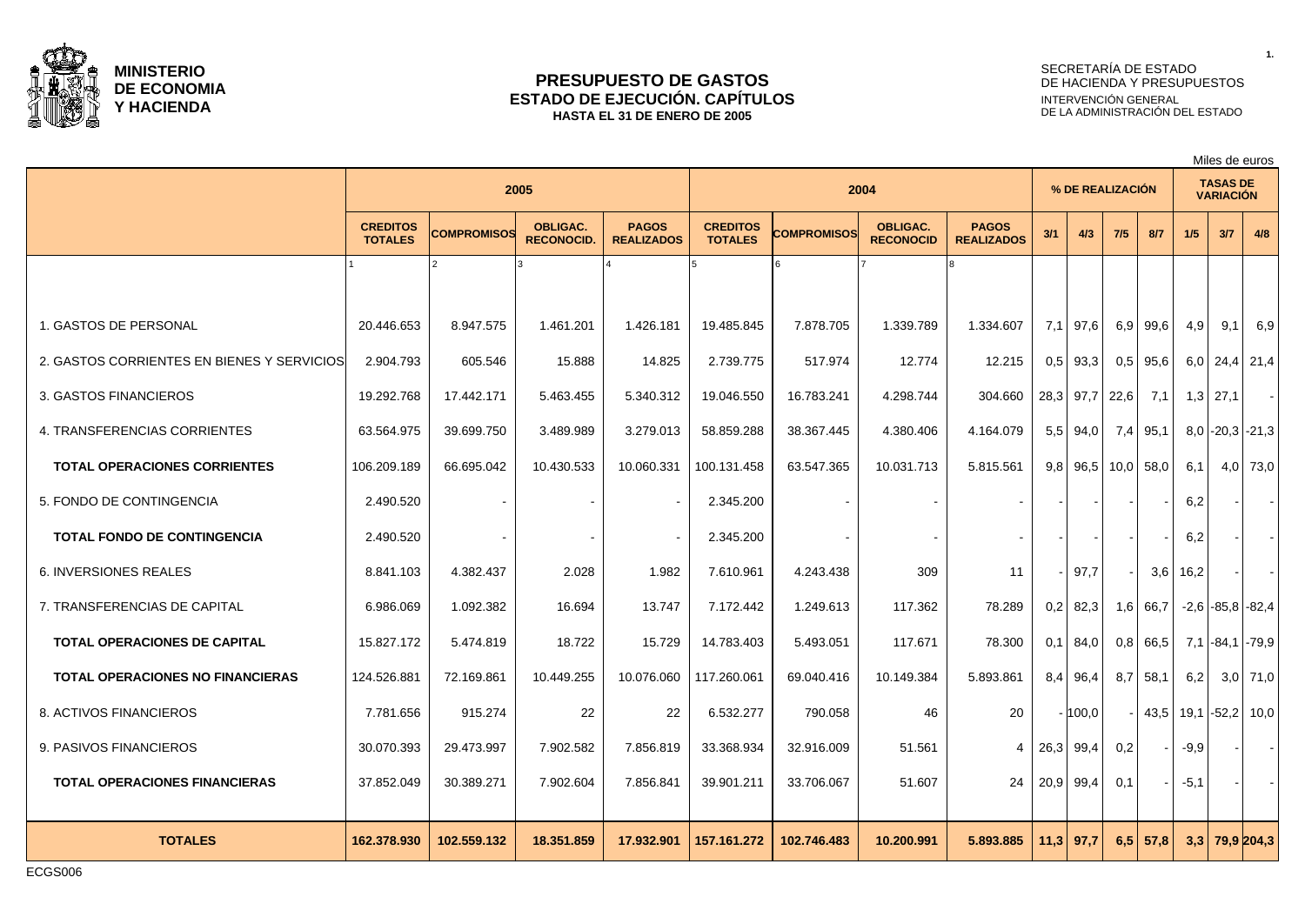

#### **PRESUPUESTO DE GASTOS ESTADO DE EJECUCIÓN. SECCIONES HASTA EL 31 DE ENERO DE 2005**

# SECRETARÍA DE ESTADO DE HACIENDA Y PRESUPUESTOS INTERVENCIÓN GENERAL DE LA ADMINISTRACIÓN DEL ESTADO

**2.**

|                                       |             |                         |                                            |             |                              |                                            |                                 |            |                                            | Miles de euros |                              |  |
|---------------------------------------|-------------|-------------------------|--------------------------------------------|-------------|------------------------------|--------------------------------------------|---------------------------------|------------|--------------------------------------------|----------------|------------------------------|--|
|                                       |             | <b>CREDITOS TOTALES</b> |                                            |             | <b>COMPROMISOS DE GASTOS</b> |                                            | <b>OBLIGACIONES RECONOCIDAS</b> |            |                                            |                | $%$ DE<br><b>REALIZACION</b> |  |
|                                       | 2005        | 2004                    | <b>TASAS DE</b><br><b>VARIACION</b><br>1/2 | 2005        | 2004                         | <b>TASAS DE</b><br><b>VARIACION</b><br>3/4 | 2005                            | 2004       | <b>TASAS DE</b><br><b>VARIACION</b><br>5/6 | 3/1            | 5/1                          |  |
|                                       |             | $\mathcal{P}$           |                                            |             |                              |                                            |                                 |            |                                            |                |                              |  |
| CASA DE SU MAJESTAD EL REY            | 7.776       | 7.513                   | 3,5                                        | 7.776       | 7.513                        | 3,5                                        | 1.944                           | 1.878      | 3,5                                        | 100.0          | 25,0                         |  |
| <b>CORTES GENERALES</b>               | 179.972     | 153.960                 | 16.9                                       | 44.994      | 38.490                       | 16.9                                       | 44.994                          | 38.490     | 16.9                                       | 25,0           | 25,0                         |  |
| <b>TRIBUNAL DE CUENTAS</b>            | 48.242      | 46.291                  | 4,2                                        | 2.795       | 2.715                        | 2,9                                        | 2.746                           | 2.715      | 1,1                                        | 5,8            | 5,7                          |  |
| <b>TRIBUNAL CONSTITUCIONAL</b>        | 19.119      | 16.650                  | 14,8                                       | 909         | 858                          | 5,9                                        | 905                             | 851        | 6,3                                        | 4,8            | 4,7                          |  |
| CONSEJO DE ESTADO                     | 10.138      | 9.503                   | 6,7                                        | 691         | 702                          | $-1,6$                                     | 476                             | 459        | 3,7                                        | 6,8            | 4,7                          |  |
| DEUDA PÚBLICA                         | 49.333.301  | 52.361.654              | $-5,8$                                     | 46.916.073  | 49.699.060                   | $-5,6$                                     | 13.366.033                      | 4.350.297  | 207,2                                      | 95.1           | 27,1                         |  |
| <b>CLASES PASIVAS</b>                 | 7.848.495   | 7.393.053               | 6,2                                        | 7.848.495   | 7.393.053                    | 6,2                                        | 662.551                         | 579.484    | 14,3                                       | 100,0          | 8,4                          |  |
| CONSEJO GENERAL DEL PODER JUDICIAL    | 62.346      | 57.735                  | 8,0                                        | 3.592       | 4.230                        | $-15,1$                                    | 2.057                           | 2.086      | $-1,4$                                     | 5,8            | 3,3                          |  |
| ASUNTOS EXTERIORES Y DE COOPERACIÓN   | 1.109.517   | 1.044.898               | 6,2                                        | 50.825      | 69.873                       | $-27,3$                                    | 17.427                          | 43.424     | $-59,9$                                    | 4,6            | 1,6                          |  |
| <b>JUSTICIA</b>                       | 1.147.997   | 1.059.830               | 8,3                                        | 953.529     | 136.050                      |                                            | 76.042                          | 68.123     | 11,6                                       | 83,1           | 6,6                          |  |
| <b>DEFENSA</b>                        | 6.990.782   | 6.746.779               | 3,6                                        | 1.387.992   | 1.391.086                    | $-0,2$                                     | 334.539                         | 333.210    | 0,4                                        | 19,9           | 4,8                          |  |
| ECONOMIA Y HACIENDA                   | 3.235.647   | 3.376.197               | $-4,2$                                     | 1.318.592   | 1.246.705                    | 5,8                                        | 24.718                          | 109.307    | $-77,4$                                    | 40,8           | 0,8                          |  |
| <b>INTERIOR</b>                       | 6.007.567   | 5.756.620               | 4.4                                        | 535.856     | 492.056                      | 8,9                                        | 315.056                         | 305.146    | 3,2                                        | 8,9            | 5,2                          |  |
| <b>FOMENTO</b>                        | 9.074.655   | 8.122.374               | 11,7                                       | 2.627.780   | 2.598.771                    | 1,1                                        | 60.428                          | 138.325    | $-56,3$                                    | 29,0           | 0,7                          |  |
| <b>EDUCACION Y CIENCIA</b>            | 3.698.424   | 3.006.980               | 23,0                                       | 498.269     | 645.562                      | $-22.8$                                    | 229.035                         | 43.741     | <b>.</b>                                   | 13,5           | 6,2                          |  |
| <b>TRABAJO Y ASUNTOS SOCIALES</b>     | 5.794.364   | 5.323.570               | 8,8                                        | 52.724      | 233.108                      | $-77,4$                                    | 32.089                          | 217.238    | $-85,2$                                    | 0,9            | 0,6                          |  |
| <b>INDUSTRIA, TURISMO Y COMERCIO</b>  | 5.106.119   | 4.883.944               | 4,5                                        | 1.191.147   | 787.412                      | 51,3                                       | 10.660                          | 6.998      | 52,3                                       | 23,3           | 0,2                          |  |
| AGRICULTURA, PESCA Y ALIMENTACIÓN     | 1.498.725   | 1.459.325               | 2,7                                        | 217.644     | 127.728                      | 70,4                                       | 4.692                           | 16.224     | $-71,1$                                    | 14,5           | 0,3                          |  |
| ADMINISTRACIONES PÚBLICAS             | 517.988     | 497.090                 | 4,2                                        | 67.395      | 177.466                      | $-62,0$                                    | 15.558                          | 14.921     | 4,3                                        | 13,0           | 3,0                          |  |
| <b>MEDIO AMBIENTE</b>                 | 2.135.033   | 2.143.011               | $-0,4$                                     | 766.119     | 886.973                      | $-13,6$                                    | 7.674                           | 7.689      | $-0,2$                                     | 35,9           | 0,4                          |  |
| <b>CULTURA</b>                        | 611.229     | 554.877                 | 10,2                                       | 4.157       | 413.624                      | $-99,0$                                    | 3.334                           | 2.537      | 31,4                                       | 0,7            | 0,5                          |  |
| <b>PRESIDENCIA</b>                    | 233.293     | 214.140                 | 8,9                                        | 154.554     | 141.343                      | 9,3                                        | 3.931                           | 3.355      | 17,2                                       | 66,2           | 1,7                          |  |
| SANIDAD Y CONSUMO                     | 680.930     | 636.982                 | 6,9                                        | 224.967     | 366.193                      | $-38,6$                                    | 9.150                           | 1.972      | $\overline{\phantom{a}}$                   | 33,0           | 1,3                          |  |
| <b>VIVIENDA</b>                       | 887.684     | 673.884                 | 31,7                                       | 40.987      | 56.729                       | $-27,7$                                    | 736                             | 491        | 49,9                                       | 4,6            | 0,1                          |  |
| <b>GASTOS DE DIVERSOS MINISTERIOS</b> | 2.436.788   | 2.221.656               | 9,7                                        | 13.091      | 36.984                       | $-64,6$                                    |                                 |            |                                            | 0,5            |                              |  |
| <b>ENTES TERRITORIALES</b>            | 40.020.254  | 36.761.207              | 8.9                                        | 37.628.179  | 34.772.777                   | 8,2                                        | 3.125.084                       | 2.892.608  | 8.0                                        | 94,0           | 7.8                          |  |
| FONDO DE COMPENSACIÓN INTERTERRIT.    | 1.061.815   | 1.011.208               | 5,0                                        |             | 1.121                        |                                            |                                 | 1.121      |                                            |                |                              |  |
| RELACIONES FINANCIERAS CON LA U. E.   | 10.130.210  | 9.275.141               | 9,2                                        |             | 1.018.301                    | $\blacksquare$                             |                                 | 1.018.301  |                                            |                |                              |  |
| FONDO DE CONTINGENCIA                 | 2.490.520   | 2.345.200               | 6,2                                        |             |                              | $\overline{\phantom{a}}$                   |                                 |            | $\blacksquare$                             |                |                              |  |
| <b>TOTALES</b>                        | 162.378.930 | 157.161.272             | 3.3                                        | 102.559.132 | 102.746.483                  | $-0,2$                                     | 18.351.859                      | 10.200.991 | 79,9                                       | 63,2           | 11,3                         |  |

ECGM03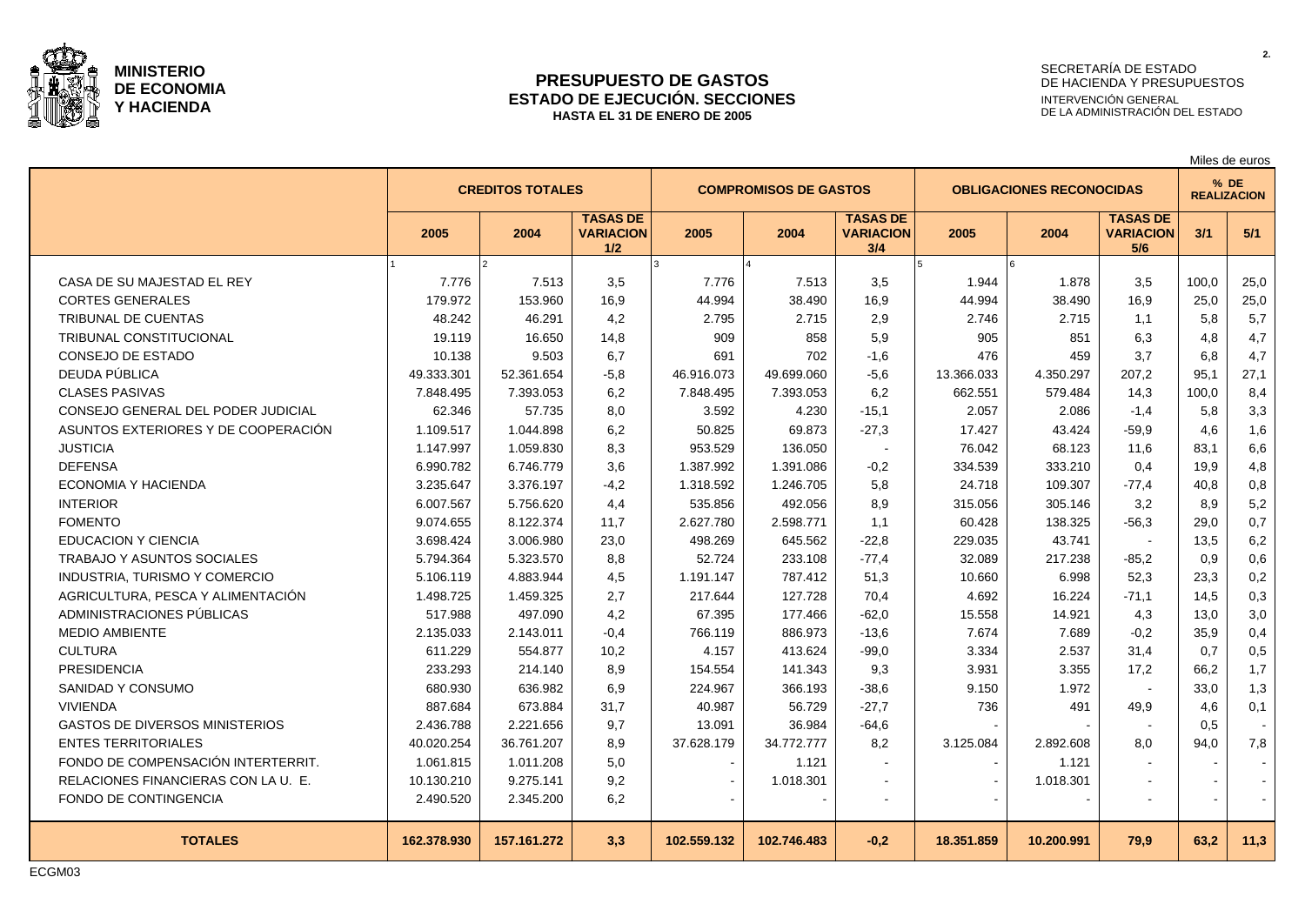

#### **PRESUPUESTO DE GASTOS ESTADO DE EJECUCION. SECCIONES HASTA EL 31 DE ENERO DE 2005**

# SECRETARÍA DE ESTADO DE HACIENDA Y PRESUPUESTOS INTERVENCIÓN GENERAL DE LA ADMINISTRACIÓN DEL ESTADO

Miles de euros

|                                       |             | <b>REMANENTES DE CREDITO</b> |                                            |            | <b>PAGOS REALIZADOS</b> |                                             | <b>OBLIGACIONES PENDIENTES DE PAGO</b> |           |                                              | $%$ DE<br><b>REALIZACIÓN</b> |       |  |
|---------------------------------------|-------------|------------------------------|--------------------------------------------|------------|-------------------------|---------------------------------------------|----------------------------------------|-----------|----------------------------------------------|------------------------------|-------|--|
|                                       | 2005        | 2004                         | <b>TASAS DE</b><br><b>VARIACIÓN</b><br>7/8 | 2005       | 2004                    | <b>TASAS DE</b><br><b>VARIACION</b><br>9/10 | 2005                                   | 2004      | <b>TASAS DE</b><br><b>VARIACION</b><br>11/12 | 9/1                          | 9/5   |  |
|                                       |             |                              |                                            |            | 10                      |                                             | 11                                     | 12        |                                              |                              |       |  |
| CASA DE SU MAJESTAD EL REY            | 5.832       | 5.635                        | 3,5                                        | 1.944      | 1.878                   | 3,5                                         |                                        |           |                                              | 25,0                         | 100,0 |  |
| <b>CORTES GENERALES</b>               | 134.978     | 115.470                      | 16,9                                       | 43.625     | 38.313                  | 13,9                                        | 1.369                                  | 177       |                                              | 24,2                         | 97,0  |  |
| TRIBUNAL DE CUENTAS                   | 45.496      | 43.576                       | 4,4                                        | 2.738      | 2.682                   | 2,1                                         | 8                                      | 33        | $-75,8$                                      | 5,7                          | 99,7  |  |
| <b>TRIBUNAL CONSTITUCIONAL</b>        | 18.214      | 15.799                       | 15,3                                       | 866        | 851                     | 1,8                                         | 39                                     |           |                                              | 4,5                          | 95,7  |  |
| CONSEJO DE ESTADO                     | 9.662       | 9.044                        | 6,8                                        | 473        | 459                     | 3,1                                         | 3                                      |           |                                              | 4,7                          | 99,4  |  |
| DEUDA PÚBLICA                         | 35.967.268  | 48.011.357                   | $-25,1$                                    | 13.197.127 | 304.659                 |                                             | 168.906                                | 4.045.638 | $-95,8$                                      | 26,8                         | 98,7  |  |
| <b>CLASES PASIVAS</b>                 | 7.185.944   | 6.813.569                    | 5,5                                        | 662.549    | 579.412                 | 14,3                                        | $\mathcal{P}$                          | 72        | $-97,2$                                      | 8.4                          | 100,0 |  |
| CONSEJO GENERAL DEL PODER JUDICIAL    | 60.289      | 55.649                       | 8,3                                        | 2.057      | 1.991                   | 3,3                                         |                                        | 95        |                                              | 3,3                          | 100,0 |  |
| ASUNTOS EXTERIORES Y DE COOPERACIÓN   | 1.092.090   | 1.001.474                    | 9,0                                        | 16.887     | 15.459                  | 9,2                                         | 540                                    | 27.965    | $-98,1$                                      | 1,5                          | 96,9  |  |
| <b>JUSTICIA</b>                       | 1.071.955   | 991.707                      | 8,1                                        | 75.759     | 67.167                  | 12,8                                        | 283                                    | 956       | $-70,4$                                      | 6,6                          | 99,6  |  |
| <b>DEFENSA</b>                        | 6.656.243   | 6.413.569                    | 3,8                                        | 333.710    | 319.113                 | 4,6                                         | 829                                    | 14.097    | $-94,1$                                      | 4,8                          | 99,8  |  |
| <b>ECONOMIA Y HACIENDA</b>            | 3.210.929   | 3.266.890                    | $-1,7$                                     | 2.889      | 23.035                  | $-87,5$                                     | 21.829                                 | 86.272    | $-74,7$                                      | 0,1                          | 11,7  |  |
| <b>INTERIOR</b>                       | 5.692.511   | 5.451.474                    | 4,4                                        | 314.424    | 303.921                 | 3,5                                         | 632                                    | 1.225     | $-48,4$                                      | 5,2                          | 99,8  |  |
| <b>FOMENTO</b>                        | 9.014.227   | 7.984.049                    | 12,9                                       | 59.108     | 137.341                 | $-57,0$                                     | 1.320                                  | 984       | 34,1                                         | 0,7                          | 97,8  |  |
| EDUCACION Y CIENCIA                   | 3.469.389   | 2.963.239                    | 17,1                                       | 24.166     | 32.708                  | $-26,1$                                     | 204.869                                | 11.033    |                                              | 0,7                          | 10,6  |  |
| <b>TRABAJO Y ASUNTOS SOCIALES</b>     | 5.762.275   | 5.106.332                    | 12,8                                       | 27.358     | 114.489                 | $-76,1$                                     | 4.731                                  | 102.749   | $-95,4$                                      | 0,5                          | 85,3  |  |
| INDUSTRIA, TURISMO Y COMERCIO         | 5.095.459   | 4.876.946                    | 4,5                                        | 6.932      | 6.636                   | 4,5                                         | 3.728                                  | 362       |                                              | 0,1                          | 65,0  |  |
| AGRICULTURA, PESCA Y ALIMENTACIÓN     | 1.494.033   | 1.443.101                    | 3,5                                        | 4.046      | 2.103                   | 92,4                                        | 646                                    | 14.121    | $-95,4$                                      | 0,3                          | 86,2  |  |
| ADMINISTRACIONES PÚBLICAS             | 502.430     | 482.169                      | 4,2                                        | 15.558     | 14.899                  | 4,4                                         |                                        | 22        |                                              | 3,0                          | 100,0 |  |
| <b>MEDIO AMBIENTE</b>                 | 2.127.359   | 2.135.322                    | $-0,4$                                     | 7.672      | 7.595                   | 1,0                                         | $\mathfrak{p}$                         | 94        | $-97,9$                                      | 0,4                          | 100,0 |  |
| <b>CULTURA</b>                        | 607.895     | 552.340                      | 10,1                                       | 3.334      | 2.537                   | 31,4                                        |                                        |           |                                              | 0,5                          | 100,0 |  |
| <b>PRESIDENCIA</b>                    | 229.362     | 210.785                      | 8,8                                        | 3.859      | 3.265                   | 18,2                                        | 72                                     | 90        | $-20,0$                                      | 1,7                          | 98,2  |  |
| SANIDAD Y CONSUMO                     | 671.780     | 635.010                      | 5,8                                        |            | 1.972                   |                                             | 9.150                                  |           |                                              |                              |       |  |
| <b>VIVIENDA</b>                       | 886.948     | 673.393                      | 31,7                                       | 736        | 491                     | 49,9                                        |                                        |           |                                              | 0,1                          | 100,0 |  |
| <b>GASTOS DE DIVERSOS MINISTERIOS</b> | 2.436.788   | 2.221.656                    | 9,7                                        |            |                         |                                             |                                        |           |                                              |                              |       |  |
| <b>ENTES TERRITORIALES</b>            | 36.895.170  | 33.868.599                   | 8,9                                        | 3.125.084  | 2.892.608               | 8,0                                         |                                        |           |                                              | 7,8                          | 100,0 |  |
| FONDO DE COMPENSACIÓN INTERTERRIT.    | 1.061.815   | 1.010.087                    | 5,1                                        |            |                         |                                             |                                        | 1.121     |                                              |                              |       |  |
| RELACIONES FINANCIERAS CON LA U. E.   | 10.130.210  | 8.256.840                    | 22,7                                       |            | 1.018.301               |                                             |                                        |           |                                              |                              |       |  |
| FONDO DE CONTINGENCIA                 | 2.490.520   | 2.345.200                    | 6,2                                        |            |                         |                                             |                                        |           |                                              |                              |       |  |
| <b>TOTALES</b>                        | 144.027.071 | 146.960.281                  | $-2,0$                                     | 17.932.901 | 5.893.885               | 204,3                                       | 418.958                                | 4.307.106 | $-90,3$                                      | 11,0                         | 97,7  |  |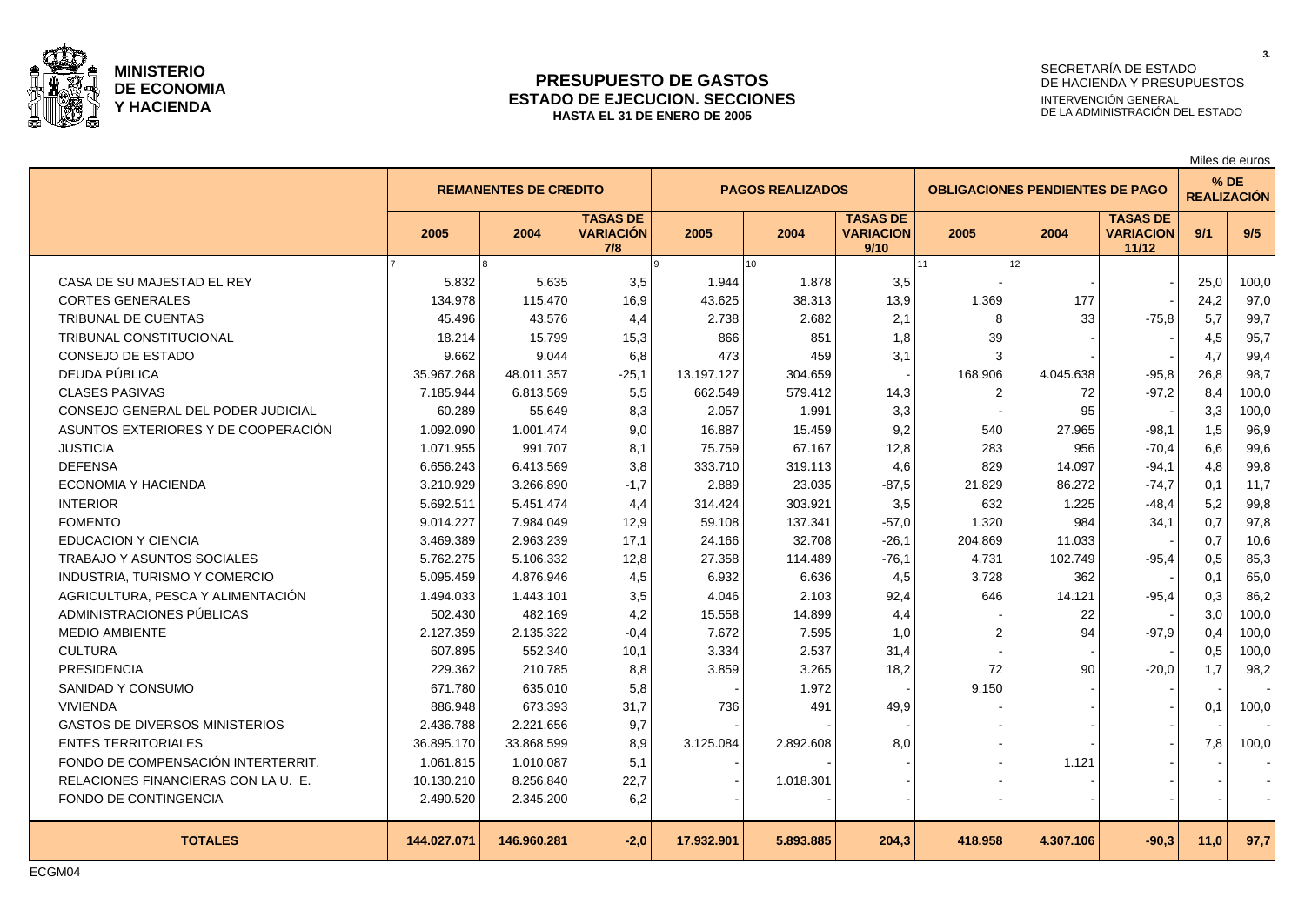

### **PRESUPUESTO DE GASTOS MODIFICACIONES DE CREDITO. CAPITULOS HASTA EL 31 DE ENERO DE 2005**

# SECRETARÍA DE ESTADO DE HACIENDA Y PRESUPUESTOS INTERVENCIÓN GENERAL DE LA ADMINISTRACIÓN DEL ESTADO

Miles de euros

|                                            | <b>CREDITOS</b><br><b>INICIALES</b> | <b>EXTRAORD.</b><br>Y SUPLEMENT. | <b>AMPLIABLES</b> | <b>TRANSFEREN.</b> | <b>INCORPORADOS</b> | <b>GENERADOS</b><br><b>POR INGRESOS</b> | <b>ANULACIONES</b><br><b>Y OTROS</b> | <b>CREDITOS</b><br><b>TOTALES</b> |
|--------------------------------------------|-------------------------------------|----------------------------------|-------------------|--------------------|---------------------|-----------------------------------------|--------------------------------------|-----------------------------------|
|                                            |                                     | 2                                |                   |                    | l 5                 | ۱ĥ                                      |                                      |                                   |
| 1. GASTOS DE PERSONAL                      | 20.446.653                          |                                  |                   |                    |                     |                                         |                                      | 20.446.653                        |
| 2. GASTOS CORRIENTES EN BIENES Y SERVICIOS | 2.904.793                           |                                  |                   |                    |                     |                                         |                                      | 2.904.793                         |
| 3. GASTOS FINANCIEROS                      | 19.292.768                          |                                  |                   |                    |                     |                                         |                                      | 19.292.768                        |
| 4. TRANSFERENCIAS CORRIENTES               | 63.564.975                          |                                  |                   |                    |                     |                                         |                                      | 63.564.975                        |
| <b>TOTAL OPERACIONES CORRIENTES</b>        | 106.209.189                         |                                  |                   |                    |                     |                                         |                                      | 106.209.189                       |
| 5. FONDO DE CONTINGENCIA                   | 2.490.520                           |                                  |                   |                    |                     |                                         |                                      | 2.490.520                         |
| TOTAL FONDO DE CONTINGENCIA                | 2.490.520                           |                                  |                   |                    |                     |                                         |                                      | 2.490.520                         |
| 6. INVERSIONES REALES                      | 8.841.103                           |                                  |                   |                    |                     |                                         |                                      | 8.841.103                         |
| 7. TRANSFERENCIAS DE CAPITAL               | 6.986.069                           |                                  |                   |                    |                     |                                         |                                      | 6.986.069                         |
| TOTAL OPERACIONES DE CAPITAL               | 15.827.172                          |                                  |                   |                    |                     |                                         |                                      | 15.827.172                        |
| TOTAL OPERACIONES NO FINANCIERAS           | 124.526.881                         |                                  |                   |                    |                     |                                         |                                      | 124.526.881                       |
| 8. ACTIVOS FINANCIEROS                     | 7.781.656                           |                                  |                   |                    |                     |                                         |                                      | 7.781.656                         |
| 9. PASIVOS FINANCIEROS                     | 30.070.393                          |                                  |                   |                    |                     |                                         |                                      | 30.070.393                        |
| <b>TOTAL OPERACIONES FINANCIERAS</b>       | 37.852.049                          |                                  |                   |                    |                     |                                         |                                      | 37.852.049                        |
|                                            |                                     |                                  |                   |                    |                     |                                         |                                      |                                   |
| <b>TOTALES</b>                             | 162.378.930                         |                                  |                   |                    |                     |                                         |                                      | 162.378.930                       |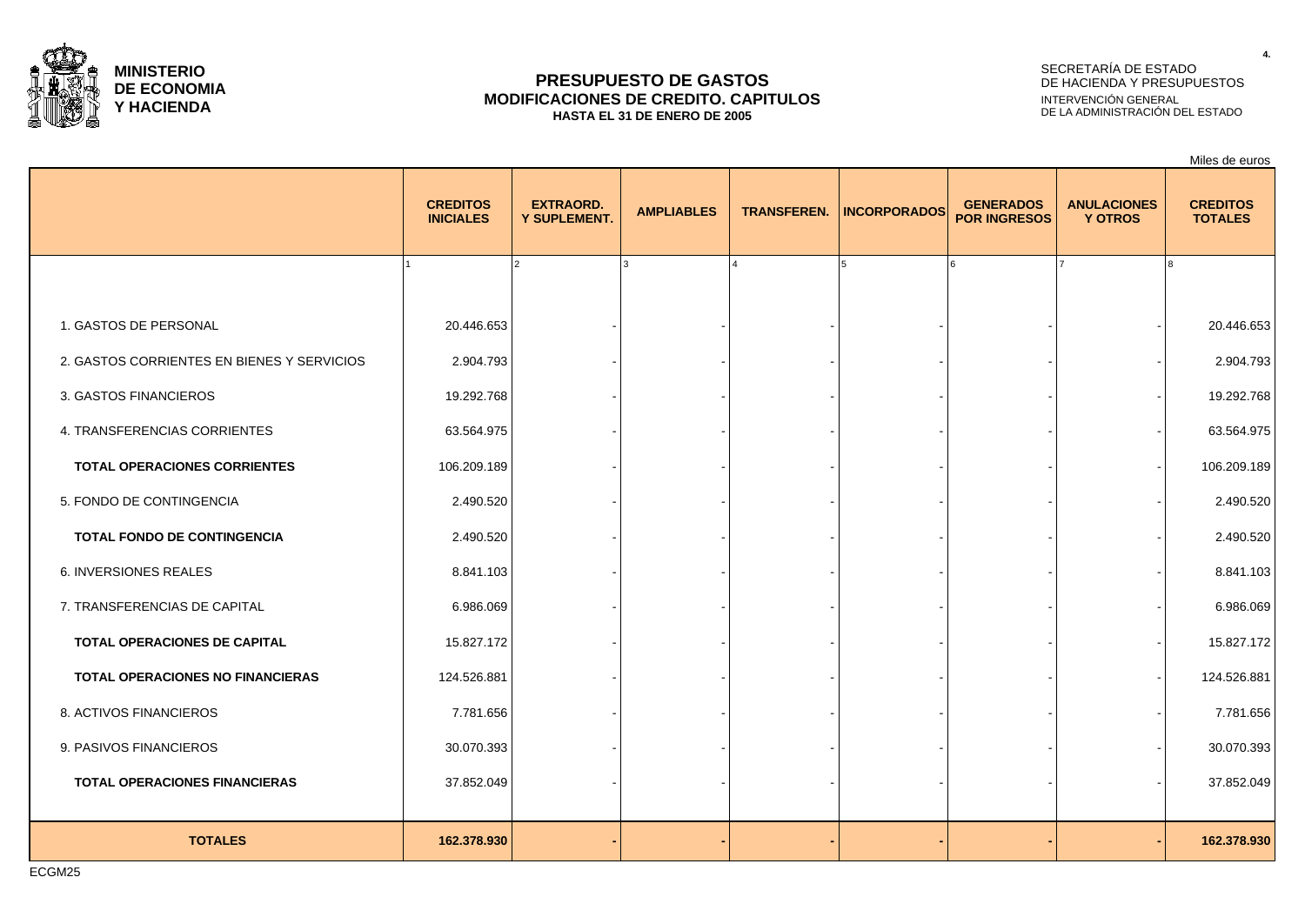

### **PRESUPUESTO DE GASTOS MODIFICACIONES DE CREDITO. SECCIONES HASTA EL 31 DE ENERO DE 2005**

# SECRETARÍA DE ESTADO DE HACIENDA Y PRESUPUESTOS INTERVENCIÓN GENERAL DE LA ADMINISTRACIÓN DEL ESTADO

Miles de euros

|                                       | <b>CREDITOS</b><br><b>INICIALES</b> | <b>EXTRAORD.</b><br>Y SUPLEMENT. | <b>AMPLIABLES</b> | <b>TRANSFEREN.</b> | <b>INCORPORADOS</b> | <b>GENERADOS</b><br><b>POR INGRESOS</b> | <b>ANULACIONES</b><br><b>Y OTROS</b> | <b>CREDITOS</b><br><b>TOTALES</b> |
|---------------------------------------|-------------------------------------|----------------------------------|-------------------|--------------------|---------------------|-----------------------------------------|--------------------------------------|-----------------------------------|
|                                       |                                     |                                  |                   |                    |                     | 6                                       |                                      |                                   |
| CASA DE SU MAJESTAD EL REY            | 7.776                               |                                  |                   |                    |                     |                                         |                                      | 7.776                             |
| <b>CORTES GENERALES</b>               | 179.972                             |                                  |                   |                    |                     |                                         |                                      | 179.972                           |
| TRIBUNAL DE CUENTAS                   | 48.242                              |                                  |                   |                    |                     |                                         |                                      | 48.242                            |
| TRIBUNAL CONSTITUCIONAL               | 19.119                              |                                  |                   |                    |                     |                                         |                                      | 19.119                            |
| CONSEJO DE ESTADO                     | 10.138                              |                                  |                   |                    |                     |                                         |                                      | 10.138                            |
| DEUDA PÚBLICA                         | 49.333.301                          |                                  |                   |                    |                     |                                         |                                      | 49.333.301                        |
| <b>CLASES PASIVAS</b>                 | 7.848.495                           |                                  |                   |                    |                     |                                         |                                      | 7.848.495                         |
| CONSEJO GENERAL DEL PODER JUDICIAL    | 62.346                              |                                  |                   |                    |                     |                                         |                                      | 62.346                            |
| ASUNTOS EXTERIORES Y DE COOPERACIÓN   | 1.109.517                           |                                  |                   |                    |                     |                                         |                                      | 1.109.517                         |
| <b>JUSTICIA</b>                       | 1.147.997                           |                                  |                   |                    |                     |                                         |                                      | 1.147.997                         |
| <b>DEFENSA</b>                        | 6.990.782                           |                                  |                   |                    |                     |                                         |                                      | 6.990.782                         |
| ECONOMIA Y HACIENDA                   | 3.235.647                           |                                  |                   |                    |                     |                                         |                                      | 3.235.647                         |
| <b>INTERIOR</b>                       | 6.007.567                           |                                  |                   |                    |                     |                                         |                                      | 6.007.567                         |
| <b>FOMENTO</b>                        | 9.074.655                           |                                  |                   |                    |                     |                                         |                                      | 9.074.655                         |
| <b>EDUCACION Y CIENCIA</b>            | 3.698.424                           |                                  |                   |                    |                     |                                         |                                      | 3.698.424                         |
| TRABAJO Y ASUNTOS SOCIALES            | 5.794.364                           |                                  |                   |                    |                     |                                         |                                      | 5.794.364                         |
| INDUSTRIA, TURISMO Y COMERCIO         | 5.106.119                           |                                  |                   |                    |                     |                                         |                                      | 5.106.119                         |
| AGRICULTURA, PESCA Y ALIMENTACIÓN     | 1.498.725                           |                                  |                   |                    |                     |                                         |                                      | 1.498.725                         |
| ADMINISTRACIONES PÚBLICAS             | 517.988                             |                                  |                   |                    |                     |                                         |                                      | 517.988                           |
| <b>MEDIO AMBIENTE</b>                 | 2.135.033                           |                                  |                   |                    |                     |                                         |                                      | 2.135.033                         |
| <b>CULTURA</b>                        | 611.229                             |                                  |                   |                    |                     |                                         |                                      | 611.229                           |
| <b>PRESIDENCIA</b>                    | 233.293                             |                                  |                   |                    |                     |                                         |                                      | 233.293                           |
| SANIDAD Y CONSUMO                     | 680.930                             |                                  |                   |                    |                     |                                         |                                      | 680.930                           |
| <b>VIVIENDA</b>                       | 887.684                             |                                  |                   |                    |                     |                                         |                                      | 887.684                           |
| <b>GASTOS DE DIVERSOS MINISTERIOS</b> | 2.436.788                           |                                  |                   |                    |                     |                                         |                                      | 2.436.788                         |
| <b>ENTES TERRITORIALES</b>            | 40.020.254                          |                                  |                   |                    |                     |                                         |                                      | 40.020.254                        |
| FONDO DE COMPENSACIÓN INTERTERRIT.    | 1.061.815                           |                                  |                   |                    |                     |                                         |                                      | 1.061.815                         |
| RELACIONES FINANCIERAS CON LA U. E.   | 10.130.210                          |                                  |                   |                    |                     |                                         |                                      | 10.130.210                        |
| FONDO DE CONTINGENCIA                 | 2.490.520                           |                                  |                   |                    |                     |                                         |                                      | 2.490.520                         |
| <b>TOTALES</b>                        | 162.378.930                         |                                  |                   |                    |                     |                                         |                                      | 162.378.930                       |